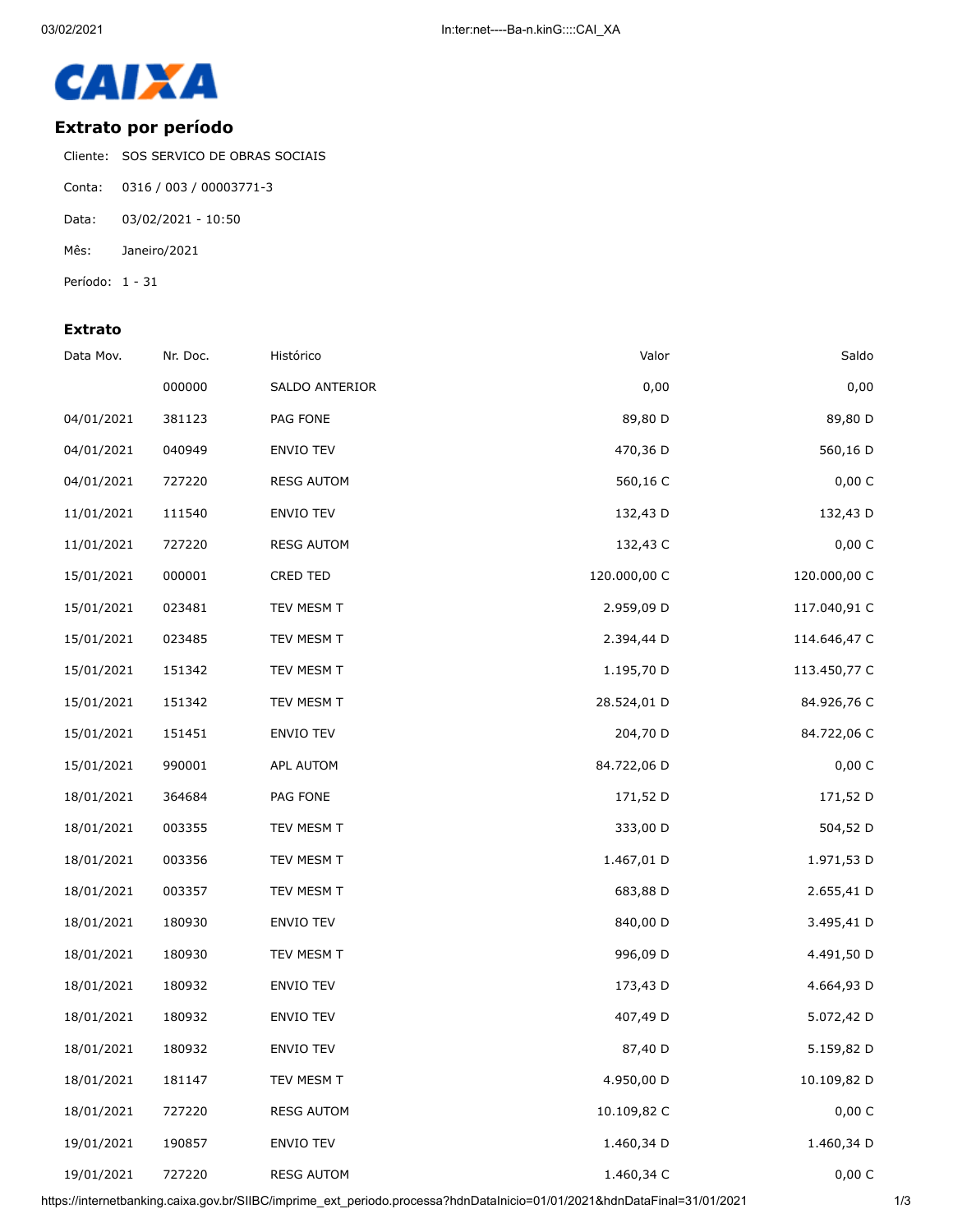## 03/02/2021 In:ter:net----Ba-n.kinG::::CAI\_XA

| 675,96 D    | 675,96 D   | TEV MESM T        | 010551 | 20/01/2021 |
|-------------|------------|-------------------|--------|------------|
| 968,76 D    | 292,80 D   | TEV MESM T        | 010554 | 20/01/2021 |
| 979,76 D    | 11,00 D    | TEV MESM T        | 010559 | 20/01/2021 |
| 993,29 D    | 13,53 D    | TEV MESM T        | 010564 | 20/01/2021 |
| 0,00 C      | 993,29 C   | <b>RESG AUTOM</b> | 727220 | 20/01/2021 |
| 616,00 D    | 616,00 D   | PAG BOLETO        | 406943 | 21/01/2021 |
| 1.096,00 D  | 480,00 D   | TEV MESM T        | 211420 | 21/01/2021 |
| 0,00C       | 1.096,00 C | <b>RESG AUTOM</b> | 727220 | 21/01/2021 |
| 763,00 D    | 763,00 D   | PAG BOLETO        | 030937 | 22/01/2021 |
| 1.104,00 D  | 341,00 D   | PAG BOLETO        | 031529 | 22/01/2021 |
| 0,00 C      | 1.104,00 C | <b>RESG AUTOM</b> | 727220 | 22/01/2021 |
| 1.500,00 D  | 1.500,00 D | TEV MESM T        | 251409 | 25/01/2021 |
| 0,00C       | 1.500,00 C | <b>RESG AUTOM</b> | 727220 | 25/01/2021 |
| 1.320,00 D  | 1.320,00 D | TEV MESM T        | 271358 | 27/01/2021 |
| 1.945,00 D  | 625,00 D   | TEV MESM T        | 271358 | 27/01/2021 |
| 0,00C       | 1.945,00 C | <b>RESG AUTOM</b> | 727220 | 27/01/2021 |
| 1.193,46 D  | 1.193,46 D | TEV MESM T        | 003286 | 28/01/2021 |
| 2.379,46 D  | 1.186,00 D | TEV MESM T        | 003292 | 28/01/2021 |
| 5.863,67 D  | 3.484,21 D | TEV MESM T        | 003295 | 28/01/2021 |
| 7.517,42 D  | 1.653,75 D | TEV MESM T        | 003300 | 28/01/2021 |
| 8.498,04 D  | 980,62 D   | TEV MESM T        | 003301 | 28/01/2021 |
| 11.065,99 D | 2.567,95 D | TEV MESM T        | 003302 | 28/01/2021 |
| 15.356,32 D | 4.290,33 D | TEV MESM T        | 003303 | 28/01/2021 |
| 17.121,10 D | 1.764,78 D | TEV MESM T        | 003304 | 28/01/2021 |
| 18.585,83 D | 1.464,73 D | TEV MESM T        | 003305 | 28/01/2021 |
| 19.711,83 D | 1.126,00 D | TEV MESM T        | 003306 | 28/01/2021 |
| 21.856,85 D | 2.145,02 D | TEV MESM T        | 003307 | 28/01/2021 |
| 22.982,84 D | 1.125,99 D | TEV MESM T        | 003308 | 28/01/2021 |
| 24.578,22 D | 1.595,38 D | TEV MESM T        | 003309 | 28/01/2021 |
| 26.565,05 D | 1.986,83 D | TEV MESM T        | 003310 | 28/01/2021 |
| 27.657,02 D | 1.091,97 D | TEV MESM T        | 003312 | 28/01/2021 |
| 28.849,33 D | 1.192,31 D | TEV MESM T        | 003319 | 28/01/2021 |
| 30.462,42 D | 1.613,09 D | TEV MESM T        | 003322 | 28/01/2021 |
| 32.407,35 D | 1.944,93 D | TEV MESM T        | 003323 | 28/01/2021 |
| 33.309,57 D | 902,22 D   | TEV MESM T        | 003324 | 28/01/2021 |
| 35.032,29 D | 1.722,72 D | TEV MESM T        | 003325 | 28/01/2021 |